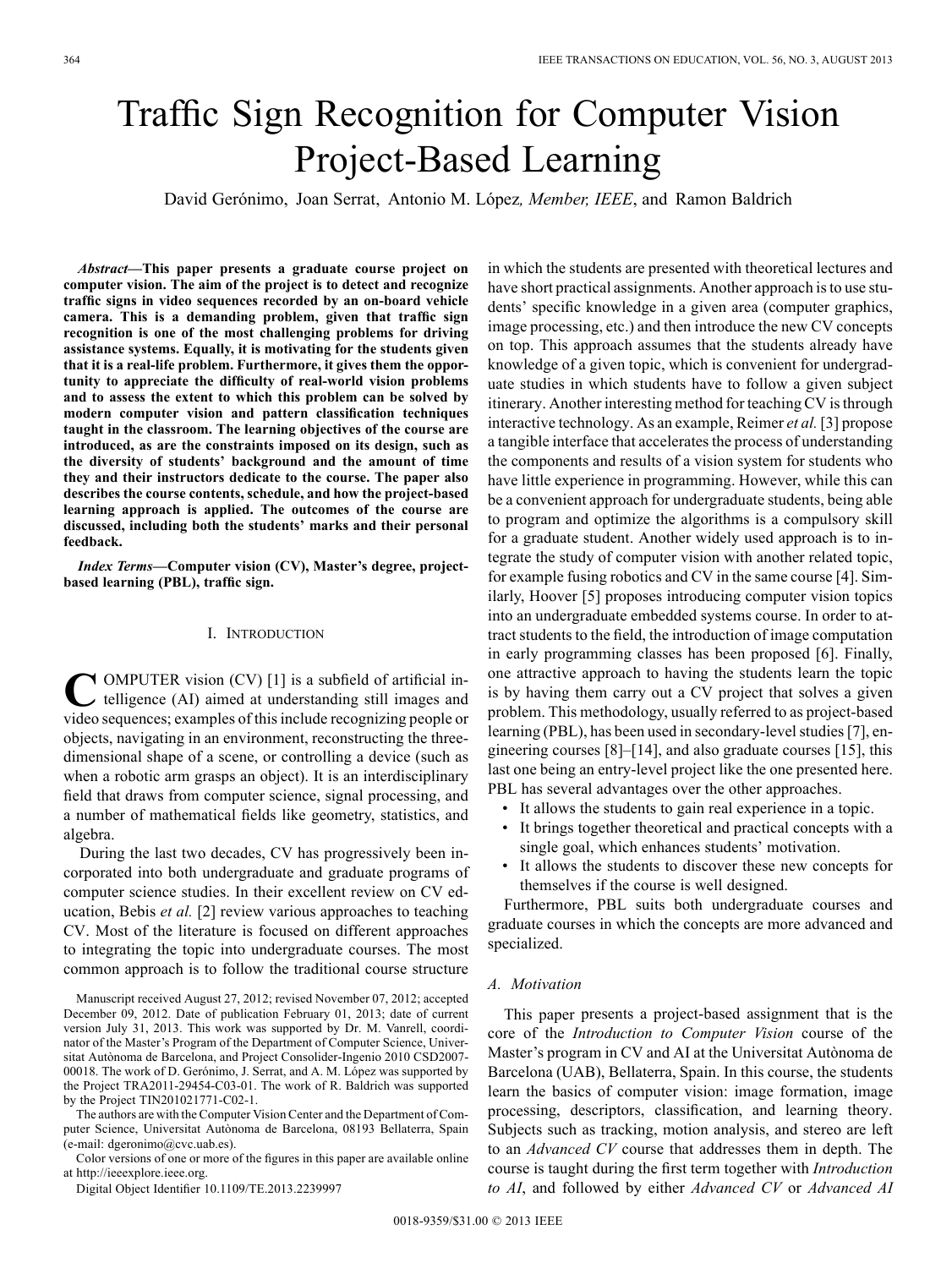and a more transversal course called *Introduction to Research and Development* that conveys skills such as scientific writing, ethics, and R&D project management. After completing these courses, the students spend one term developing their Master's thesis under the guidance of an experienced advisor—either a university researcher or an employee of a computer vision company. Once the students have a solid knowledge of both theory and practice, they can then propose a thesis subject. For more details of the Master's program, the reader can refer to the Web site of the Master's program in Computer Vision and Artificial Intelligence at the UAB [16].

An introductory graduate course poses several specific challenges not encountered in a typical undergraduate course. First, the diversity of the students in terms of education and background in a graduate program is much wider than in an undergraduate course. The Master's is aimed at an international group who may have graduated in various disciplines, from mathematics to physics to computer science or electrical engineering. Hence, depending on their education and experience, they will be more or less comfortable with the mathematical foundations of computer vision, software development issues, or scientific programming. Second, the graduate students have two types of objectives: Some intend to pursue a Ph.D. program at the end of their Master's, while others just want an M.Sc. degree in computer vision in order to apply for positions in IT companies. The former are more interested in getting a sound understanding of the theoretical basis of the current state-of-the-art techniques, while the latter are interested in more practical matters. Third, although graduate students are usually more motivated than undergraduates, it is of key importance to present engaging assignments that match the aforementioned objectives.

# *B. Proposal*

To the authors' knowledge, no literature exists that treats the use of PBL to meet the traditional requirements for CV education and the graduate-oriented challenges described above. In order to meet these challenges in the best way possible, a unique realistic medium-sized project is proposed here: traffic sign detection and the recognition of images extracted from video sequences recorded while driving in urban scenarios. Such a project requires the application of many of the low-level image processing techniques and the key components of an object detection/recognition system, that is, image local feature extraction for classifier learning and evaluation. The PBL approach presented here has three key factors that make it a very suitable strategy to address the challenges of the course.

• Although the traditional approach of using short exercises focused on particular parts of the syllabus can be an effective knowledge acquisition technique in many courses, PBL makes the students combine the concepts explained in theory lectures, improving their understanding of their application to real problems. This is an important factor in CV students' curricula. From the outset, the proposed project tackles a complex real problem, so every new algorithm implemented to extend the system is seen by the students as a way to improve *their* system, which ensures high levels of interest and engagement. By the end of the term, each group has a different and unique system.

- The project begins with only a basic skeleton structure and simple statements. Students thus gain a deeper understanding of the project and take incremental steps of progressive complexity. Each of these steps is based on concepts explained in the theory lectures.
- The project's being of medium size helps to maintain a balance between giving the students a well-defined plan (i.e., what, when, and how to implement the mandatory techniques) and giving them the freedom to implement novel, state-of-the-art techniques in the literature; e.g., proposing improvements to boost the system performance.

A project designed for an introductory course such as that presented in this paper differs from a traditional final-year project in two aspects. First, the techniques to be implemented in an introductory course are more constrained, given that the planning and modules are predefined. Second, the system's behavior in terms of detection performance and computational time is not considered when assigning marks, but it is an implicit aspect to be taken into account, as will be seen later. The aim is that the students explore and implement the techniques explained in theory classes and realize that these can be combined to solve a real problem. This is in contrast to focusing on a high-performance *commercial-type* product, as in final-year projects.

This paper details how the project has been designed in terms of schedule, material, and evaluation and discusses the relevant outcomes of the course during the 2011–2012 term. Following on from previous project-based-learning literature [8], this paper demonstrates that PBL is an effective strategy for teaching CV to graduate students.

The remainder of this paper is organized as follows. Section II describes the technical details of the project to be developed by the students, the weekly assignments, the milestones, datasets, etc., together with the assessment methodology. Section III summarizes the outcomes, i.e., how the course evolved in its last offering in 2011–2012 and the feedback received from students. Finally, conclusions and areas for improvement in next year's course are discussed in Section IV.

## II. TRAFFIC SIGN RECOGNITION PROJECT

Traffic sign recognition (TSR), through vision or other sensors, is one of the applications belonging to the so-called advanced driving assistance systems (ADAS) field, which aims to improve driving safety by warning the driver of potential hazards [17]–[19]. The first commercial TSR systems to recognize speed limits appeared in high-end cars as recently as 2009. However, the solution to the problem of reliably recognizing all types of traffic signs under varying ambient lighting and weather conditions (daytime, nighttime, rain, fog, high/low beams, etc.) and different road types remains elusive. Modern methods, similar to other ADAS tasks [20], adopt a divide-and-conquer approach: first detection, then recognition. The output of the detection stage is a list of image bounding boxes, each containing a yet unrecognized traffic sign, while that of the recognition stage is a class label for each one ("stop," "give way," etc.), as illustrated in Fig. 1.

There are two main aspects that make TSR an ideal topic for a PBL strategy. First, students are motivated by a present-day technological problem, the solution to which can literally save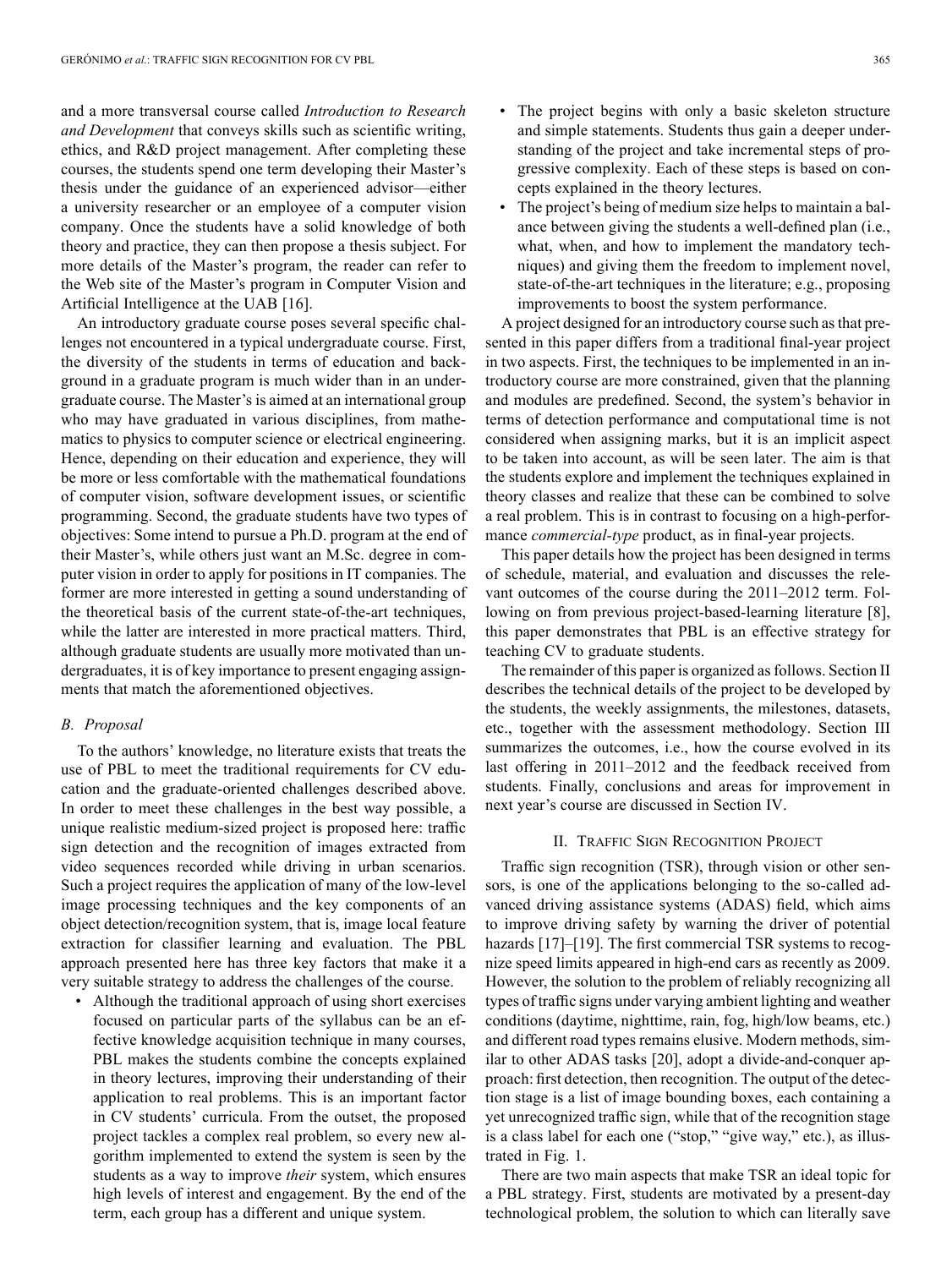

Fig. 1. Four project milestones of the traffic sign recognition prototype. Candidate generation of bounding boxes and the learned binary sign/background classifier are combined in order to create a detection subsystem. A multiclass sign classifier takes the positive bounding boxes and assigns a traffic sign label to each one.

lives. Furthermore, being a current research problem, many of the techniques to be tested (e.g., features, candidate generation algorithms, etc.) are not in textbooks, but rather in recent technical articles. This trains the students to acquire knowledge from other sources. Lecturers should also suggest up-to-date textbooks, mostly in the machine learning area [21], [22], which may be consulted for some of the algorithms. Second, given the modular nature of such a recognition system, the students are encouraged to incorporate new concepts in their solutions in a progressive manner, putting special emphasis on the path from intuitive solutions to complex state-of-the-art ones. In addition, the modular nature of the proposed project (containing algorithms for many different tasks, depending on the system stage) also allows the project to cover most of the concepts studied in the theory lectures.

Object detection problems other than TSR (e.g., pedestrian/ vehicle detection, surveillance, visual object retrieval) would also fulfill the two aspects mentioned above. However, humandetection applications such as pedestrian detection or surveillance would be too challenging for entry-level students. Visual object retrieval is a compatible option, but TSR is by far more attractive: The students appreciate the benefits and potential of TSR in real life, which provides extra motivation and encouragement.

## *A. Schedule*

The course is given over one 12-week term, with two theory lectures of 2 h and one project session of 1 h per week. Students organize themselves in teams of three and must attend all the sessions. The project development has four milestones, set at the start, corresponding to the increasing functionality of the software prototype for TSR. During the first week's project

session, the problem is introduced, the MATLAB framework and datasets to be used to develop the project are provided (see the Appendix and Section II-C), and the goals (homework) for the next week are stated, as will be done each week. Note that the instructor does not guide the teams precisely on how to achieve the goals; instead, they are told *what* the goals are and are given some hints and explanations on the algorithms they may use. Furthermore, the theory lectures are synchronized with the project milestones, so the weekly homework corresponds with the required background study.

Next, the four milestones are presented, which are illustrated in Fig. 1 and detailed on the project Web site [23].

- *Candidate generation* (Weeks 2–4). Given an input image, candidate generation aims to propose bounding boxes that are likely to contain a traffic sign of some type. A bottom-up approach using the distinctive colors and geometric shapes of the signs is first suggested, which makes students learn how to apply useful image processing operators like color space conversions and thresholding. Given the variability of images, some of the approaches will most likely fail, so the students are advised to use a top-down sliding windows algorithm (scanning the image with all the possible candidate windows).
- *Binary classification* (Weeks 5–8). Candidate generation usually produces false positives together with the correctly framed signs, which introduces the need for a more sophisticated filtering step. The idea is that the students start by using very intuitive descriptors (e.g., mean grayscale) and simple classifiers (linear discriminant analysis) and end by testing complex features (e.g., histograms of oriented gradients, Haar-like features, etc.) and learning machines (support vector machines).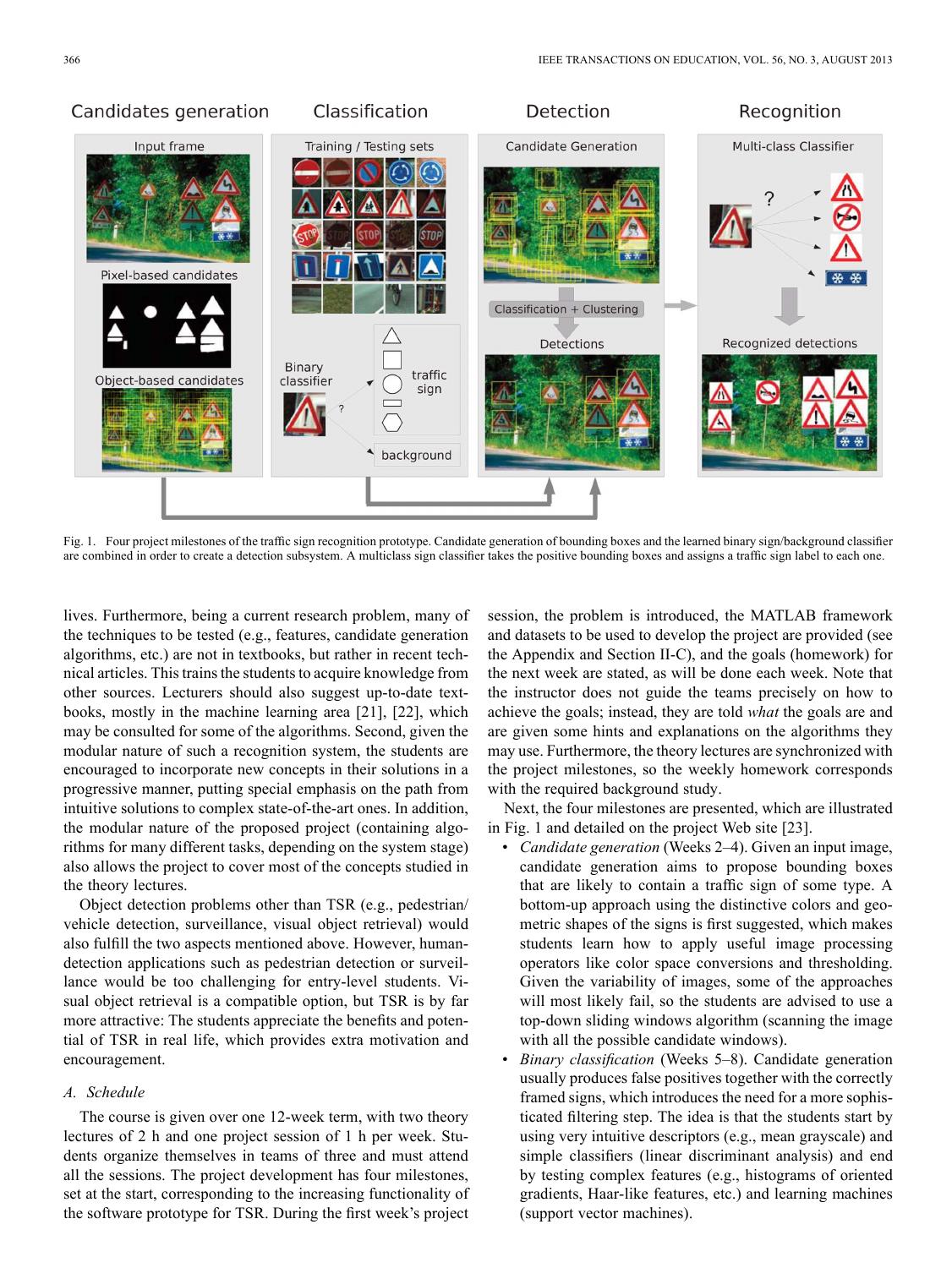- *Detection system* (Week 9). A detection system combines candidate generation and binary classification together with clustering (e.g., Mean Shift) to group overlapping positive candidates as single detections. At this milestone, the students only have one supervision session and must report results on whole video sequences after a 2-week break. Developing the system is an enjoyable task they can carry out on their own.
- *Recognition system* (Weeks 10–12). The final step consists in upgrading from traffic sign detection to sign recognition: deciding which specific sign ("stop," "give way," etc.) is contained in each positive detection. The simplest strategy is to apply the same binary classification algorithms as those used in step two in the context of one versus all multiclass classification, though more elaborate strategies like error correcting output codes (ECOCs) are also tested by fast-paced teams. Finally, the students have to test the whole system on a whole video sequence, just as they did with the detection system.

# *B. Weekly Work*

During the course, 1 h per week is dedicated to monitoring and giving guidance to the otherwise independent student teams. In the first part of the session (40–45 min), the results obtained in the previous assignment are analyzed by the instructor. He or she will provide a summary of the common problems, the most interesting proposals, and a statistical performance of the teams. At this point, there will also be short presentations by the teams, submitted via e-mail beforehand, consisting of three slides summarizing the techniques implemented, the results, and the problems encountered. Two randomly chosen teams present their work (it is not mandatory that all the team members speak). This serves to facilitate communication among the groups and allows the instructor to spend the majority of this part of the session studying in greater depth both aspects specific to a particular team and aspects applicable to all. The instructor ensures a balance between the interest value of the presentation for the entire class and the frequency with which each team presents their work. The rest of the groups also participate with comments and questions, not only on the presenting team's work, but also with respect to their own systems. The submitted work is not evaluated weekly, but at the milestone checkpoints (see Section II-C).

In the second part of the session (15–20 min), the homework for the next week is explained. Usually, this is quite straightforward: The main ideas plus the evaluation criteria are explained, and since the required theoretical concepts are still fresh from the recent lectures, there are few questions. If any concept has not been explained (e.g., sliding windows), it is described in detail in this part of the session. In addition, the instructor gives special instructions on the algorithms that are particularly complicated to implement (e.g., integral image). Finally, it is worth noting that during the semester, the instructor has one additional hour per week for answering questions from individual groups or students, during which they can analyze their systems in greater depth.



Fig. 2. Samples from seven of the 14 traffic sign types learned by the multiclass classifier for sign recognition.

# *C. Dataset*

The students are provided with a dataset of images both to facilitate the testing of each milestone and to serve as a common benchmark for all teams. In addition, they are freed from creating a manually annotated ground-truth set for detection and recognition, which would be very time-consuming. The dataset used for the project is based on the KUL traffic sign database [24], [25] created by Dr. Radu Timofte from the Katholieke Universiteit of Leuven, Leuven, Belgium. The dataset was adapted to the specific needs of the project, selecting the number of images and those traffic sign types with more samples. Three subsets are provided to the students:

- *Detection set:* 669 images of  $1628 \times 1236$  pixels, with annotated ground-truth (bounding boxes and type of traffic signs present in the image) used in the candidates generation and detection/recognition systems milestones;
- *Classification set*: cropped images to be used for the binary classifier training and testing. In total, 3000 images in five groups (circles, inverted triangles, rectangles, octagons and triangles) plus a background subset;
- *Recognition set:* This is divided into training and testing and is used to build the multiclass classifier that recognizes the traffic sign type. The set is limited to 14 types of signs (Fig. 2), those with more samples. The size of this set is 1225 images.

The final recognition system, in addition to being evaluated on the detection set, is tested on a short sequence (200 frames) from the KUL dataset and on a challenging sequence (185 frames) from the CVC-02 pedestrian dataset [26]. The latter was recorded with a different camera in a different country (Spain) and thus contains slightly different signs and imaging conditions.

#### *D. Evaluation*

The project is graded as follows: 20% for each of the four milestone deliverables, 10% for two oral presentations, and 10% for peer evaluation. This amounts to 55% of the total course score, the remaining 45% being determined with a written exam.

Teams are evaluated at the four project milestones based on their deliverables. These consist of a 10-page report plus the source code of the corresponding project part. Each weekly assignment is graded with an E (not submitted), D (failed), C (meets mandatory requirements), B, or A (exceeds mandatory requirements).1 During the first weeks, it is the instructor who suggests ways to go beyond the mandatory work. Subsequently, the students propose their own approaches, whose complexity and originality will determine their grade. As an

<sup>1</sup>For inclusion in their total marks for the course, students' project grades are converted to marks as:  $A = 10$ ,  $B = 8$ ,  $C = 6$ ,  $D = 4$ , and  $E = 0$ .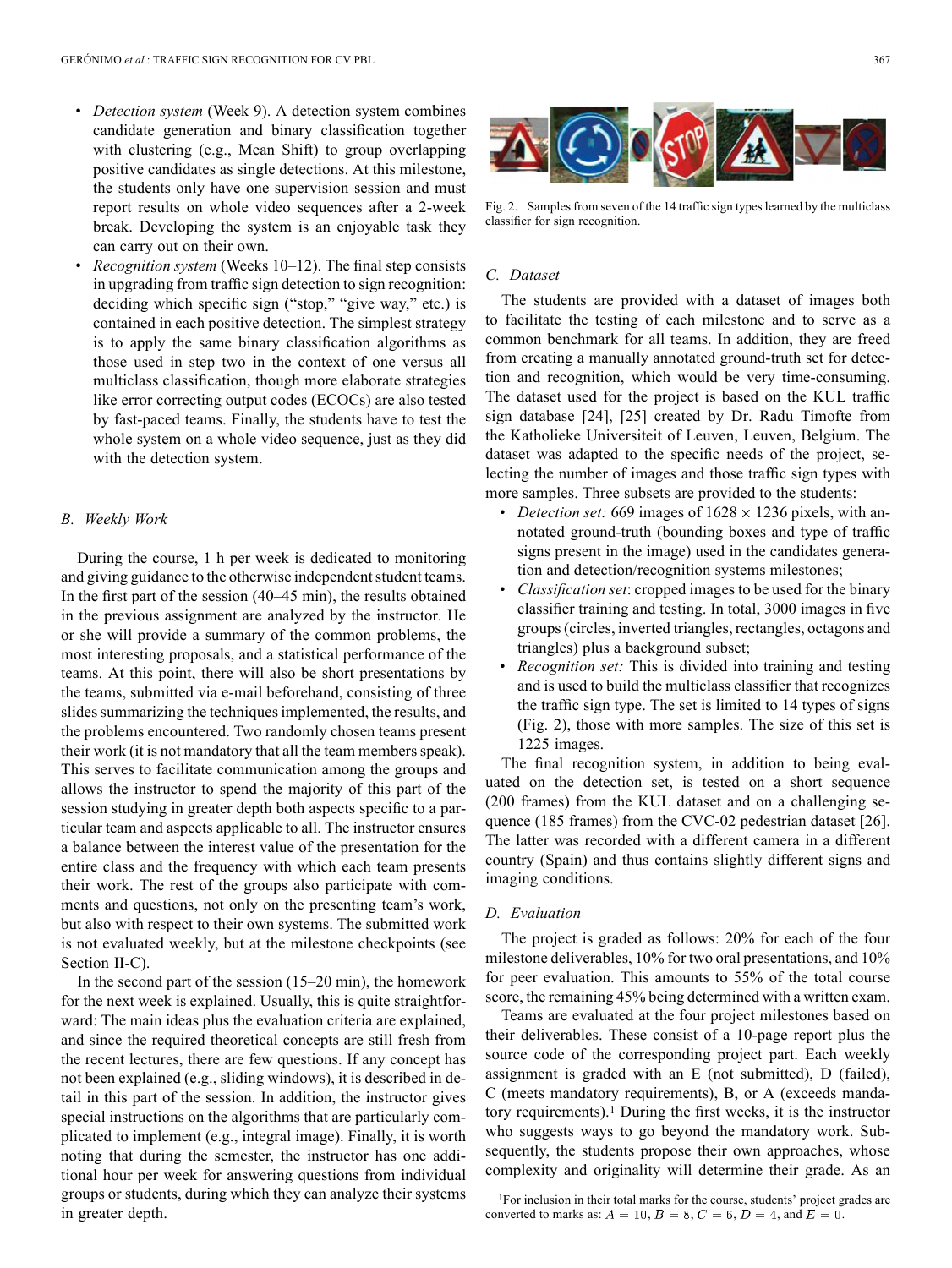example, the homework in week 8 consists of testing the performance of  $HOG + SVM$  on the classification dataset, which is the minimum requirement to get a C. Getting an A or a B depends on students' incorporating proposed improvements: the use of different color spaces to compute the HOG descriptor would be graded with a B, while the implementation of different visual features—e.g., local binary pattern (LBP), shape context, distance to border (DtB), or scale invariant feature transform (SIFT)—or the implementation of multipart classification would be graded with an A.

One of the course objectives is to have the students explore many of the different techniques explained in the theory lectures. The idea of evaluating the teams exclusively according to practical issues like fast processing and detection rates was discarded. In fact, the computation time restriction is naturally limited by their having to present their results weekly, which forces them to optimize their algorithms. In addition, simply providing the teams' performance statistics fosters competition and thereby boosts variety of the solutions.

In the first deliverable, the length or organization of the report is not evaluated. Instead, the idea is to make the students explain and assess the implemented techniques. From the second milestone on, once students have already settled their frameworks and feel comfortable with the technical part, technical writing is also evaluated: document organization, comprehensiveness, style, references, and synthesis. Some of these concepts are taught in the parallel Master's course *Introduction to R&D* [16]. The students are provided with a set of technical writing guidelines and a LaTeX template.

Each team has to make two 10-min oral presentations, with a further 5 min for discussion during which all the members are required to speak. The first presentation is on the candidate generation milestone and the second on the detection or the recognition part. These presentations serve to evaluate two different skills necessary for any engineer: technical soundness and communication. The technical aspects are assessed by the instructor, while the oral presentation aspects (vocabulary, grammar, expression) are assessed by an English language instructor. Each member of the group has to present a part of their work, but the final mark is not set individually.

Finally, each student is provided with a confidential form to assess the contribution to the project of each of his/her team partners. This consists of simple, direct, unambiguous, multiple-choice statements such as *Student X worked more/same/ less than me*. In this way, the chances of getting an irrelevant or biased evaluation is minimized. This evaluation is also useful to identify students who do not contribute sufficiently to the development of the project, in which case they can be penalized in their marks or have an individual evaluation.

### III. DISCUSSION

This section presents the outcomes of the course for the 2011–2012 year. They are divided as follows: an analysis of grades and student feedback, remarks from the instructors that are likely to be useful for educators willing to implement similar courses in their institutions, and issues regarding the students' performance in the theory exam.



Fig. 3. *(top)* Distribution of the students' marks after taking into account deliverables, oral presentations, and intragroup evaluation. *(bottom)* Distribution of the grades (see legend) of the deliverables at each milestone.

## *A. Marks*

Fig. 3 (top) shows the distribution of the final student marks according to the weighting specified in Section II-D. As can be seen, the marks are high (a mean average of 8.42 and a standard deviation of 1.08 over 10), which means that in general the teams fulfilled most of the requirements and proposed interesting improvements. Fig. 3 (bottom) illustrates the increase in most teams' grades during the four stages. This increase is due to two factors. First, the students initially had to adapt to the weekly milestones scheme, the working framework, and the language (while almost everybody had medium or high programming skills, 44% of the students had little experience in MATLAB). Second, they required the first evaluation to understand the type and extent of improvements they had to implement in order to obtain the highest marks.

## *B. Student Feedback*

The feedback from the students was very good. They were engaged by the weekly assignments and enjoyed the project in spite of the amount of work it represented. An indication that the course succeeded in motivating students is that several of them changed their enrolment from *Advanced AI* to the *Advanced CV* course for the second term of the year.

At the end of the course, the students were asked to fill in an anonymous assessment form on the project. Based on this form and on personal communication, some interesting issues are worth highlighting. On the one hand, the students valued the continuity of the project, its relevance to the theory lectures (68%), and the appropriate level of difficulty (87%), the latter being one of the main concerns during its design. On the other hand, while the discussion sessions were very highly valued with respect to their usefulness in developing the project (93%), some students complained of insufficient time being dedicated to the explanation of the weekly homework and the subgoals during these sessions (37%). Keeping an appropriate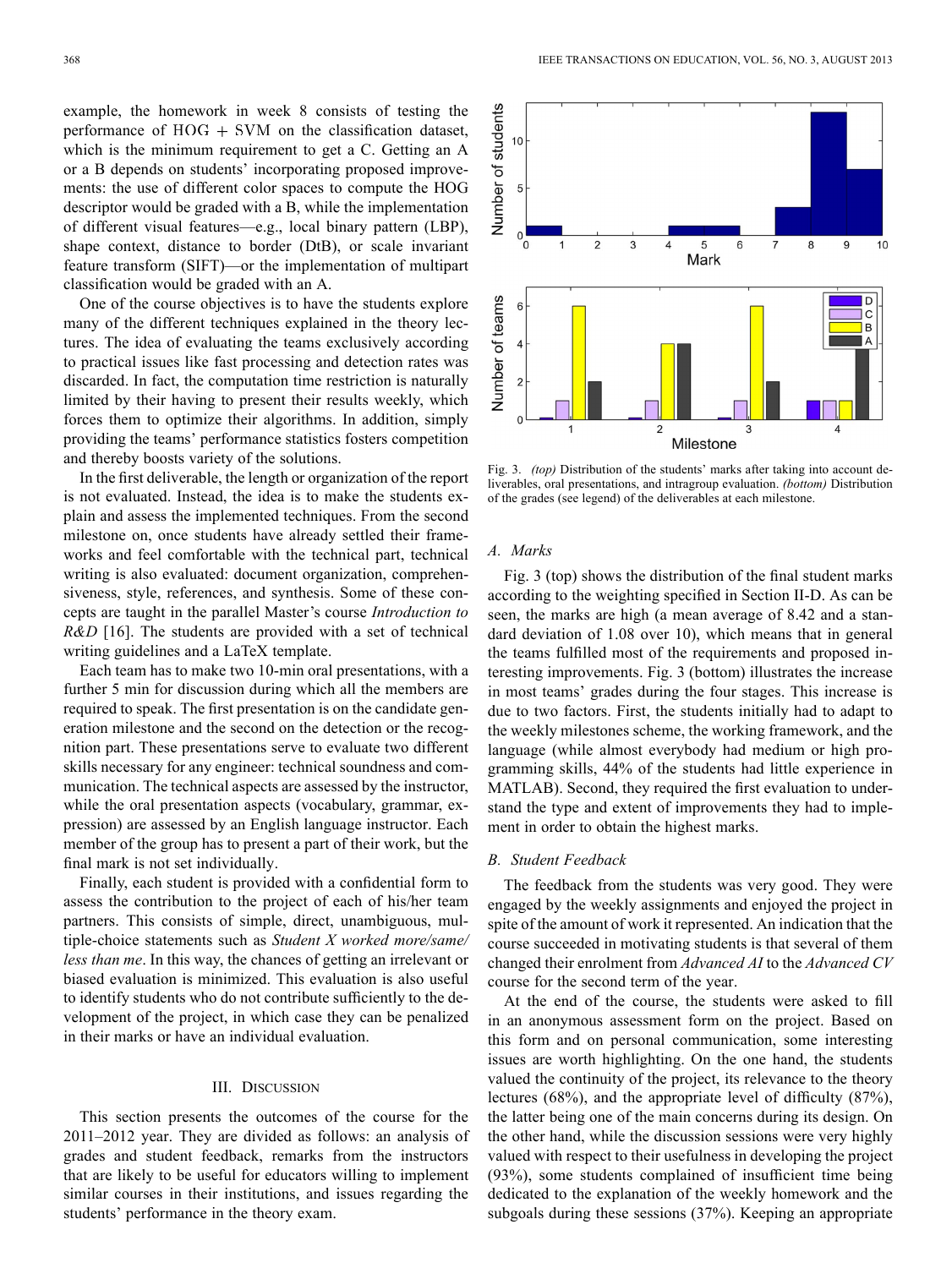balance between the time spent in discussion and homework explanations is difficult. In fact, the better-performing teams wanted more discussion on the improvements presented by other groups, which could help them to learn new techniques and methods for their experiments. Other teams preferred a longer and more detailed explanation of the mandatory homework to be done by the next week.

Another popular complaint concerned the ambiguity when evaluating the work, specifically the difference between A and B grades. While the students were informed at the beginning of the course that the grading policy would take into account additional improvements (i.e., a subjective mark depending on the complexity), some teams who implemented minimum improvements were not satisfied with their marks being lower than those for teams with much more relevant proposals. This was rapidly amended by stating specific objectives to be met to achieve the possible improvements. For instance, in week 9 (sign detection task), the number of required implementations of candidate generation and classification algorithms for the B and C grades was specified, instead of leaving it open, and A was reserved for very original proposals, such as the use of a new feature descriptor or using part-based classification.

The students also provided information about the time they spent on the project each week: 6% spent from 5 to 10 h, 38% from 10 to 15 h, 25% from 15 to 20 h, and 31% spent more than 20 h a week on the project. Given that the whole course is worth 10 ECTS (25 hours per ECTS credit), which corresponds to around 50 h of lectures and 200 h of work out of class, these figures suggest an appropriate correspondence between the ECTS available and the students' effort.

## *C. Instructors' Remarks*

The oral presentations were too tiring for both instructors and students due to the number of teams, the limited time, and the similar content being presented, in addition to the instructors being too generous in presentation timing. This should be amended in future offerings.

Specifying a clear penalty when deadlines are not met is also an important point. Given that there are fewer groups than in an undergraduate course, the due dates were sometimes extended. By clearly stating the penalty (e.g., late submissions are not accepted), evaluation becomes easier for the instructor and fairer to the students.

Finally, in future courses, it would be desirable to go into more detail on topics that were only touched upon, such as the suitability of the different evaluation measurements, or the analysis of performance curves and limit the treatment of others, such as template matching or linear discriminant analysis.

#### *D. Theory Exam*

Although the students became very capable of analyzing a real problem and solving it (managing overfitting, dealing with ground-truth limitations, researching current literature, etc.), their marks in the theory exam were unexpectedly low (a mean average of 4.53 with a standard deviation of 1.87) and had low correlation with the project marks (0.3). While this paper focuses on a PBL project and not on the theoretical part of the course, it is worth analyzing the ways in which the project could be modified to improve the students' performance in the exam.

First, it is clear that the project is more engaging to students than are theoretical studies, but it is also time-consuming. Therefore, at the end of each week, they may have greatly improved their system, but also may have ignored the theoretical part of the course to some extent. Second, some of the answers in the exam suggest that although the students understand the techniques while implementing them for the project, they do not really understand their relevance in spite of their being highly related to the theory. While it is virtually essential to put theory into practice in order to master it, it is also important to ensure that the theoretical concepts behind the practical applications are understood in order to obtain a solid knowledge of the subject. These problems could be resolved in part by eliminating elements of the project, such as assignments in the candidate generation or classification stages, and/or some of the reports or oral presentations. This would not affect the structure and attractiveness of the project and would allow the inclusion of midterm theory exams. This would not only leave students more time for studying, but would also motivate them to learn the theory behind the implemented techniques, which is what will be evaluated in the exam. Furthermore, the inclusion of some project-related problems focused on the theoretical foundations of the implemented techniques would also encourage the students to study more theory. These problems could also be used as an additional part of the evaluation.

#### IV. CONCLUSION

A project on traffic sign detection and recognition for an introductory computer vision graduate course has been presented. The outcomes of the 2011–2012 year were excellent: The students were satisfied both with their results and with the variety of techniques they had put into practice, most of them related to the theory lectures. By the end of the course, they have developed a relatively complex vision system, having researched numerous CV fields, and written a number of scientific and technical documents.

The three main aspects that should be considered by educators aiming to implement similar PBL approaches at graduate level are as follows.

- First, an analysis of the course syllabus and the skills to be acquired by the students is crucial when deciding if PBL is the most convenient approach. The ideal case involves a wide syllabus containing concepts with direct implementation, in which practical experience of programming and teamwork are basic required skills. On the contrary, courses with very theoretical or specialized syllabi should be implemented using approaches more focused on exams or with a number of separate practical assignments, respectively.
- Second, current-day real-life problems not only motivate the students, with a subsequent improvement of their expected results, but also emphasize the need to understand the theoretical concepts to develop the project. In addition, they also require the students to read research articles in addition to textbooks, a desirable skill for graduate students.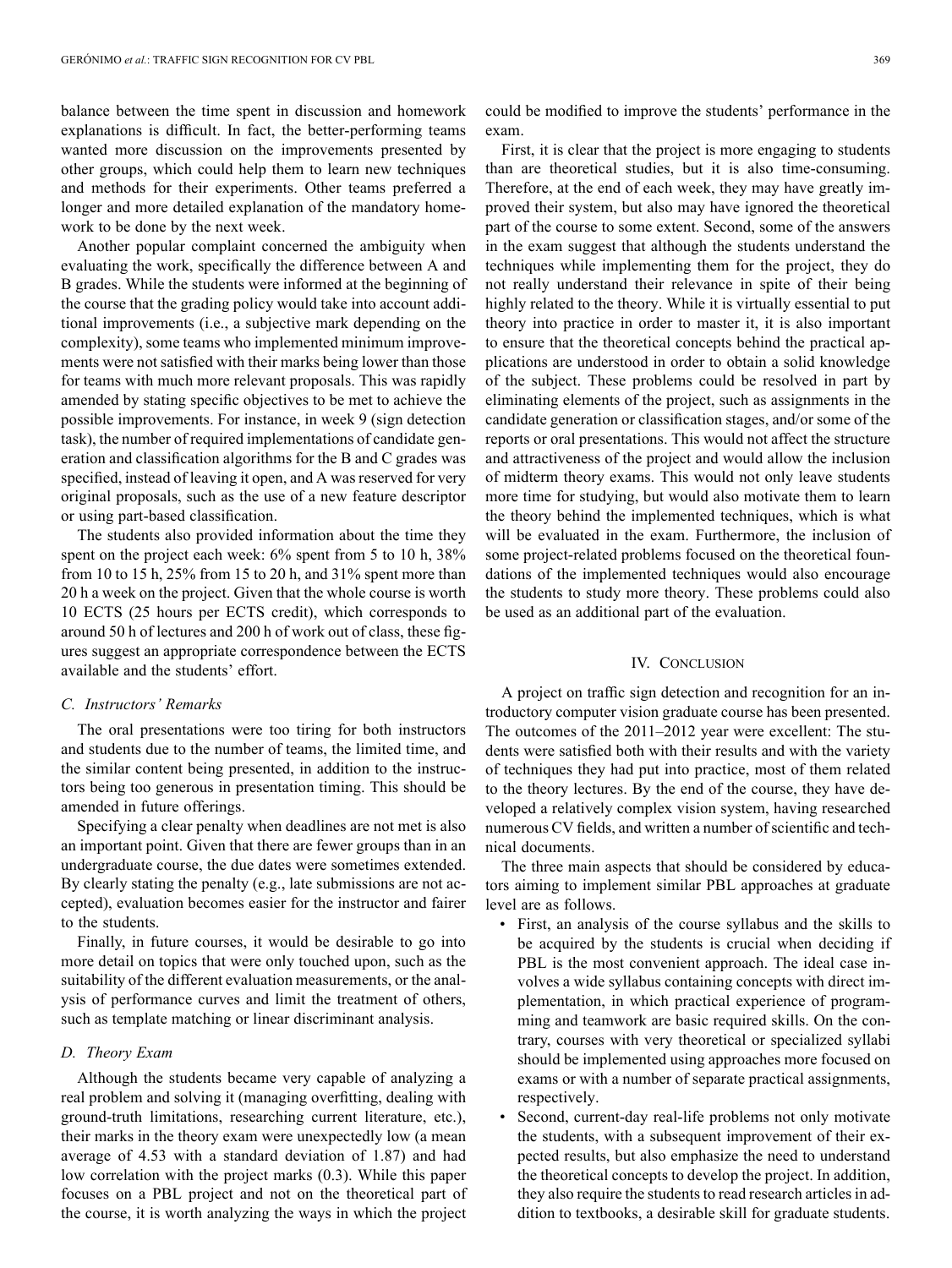TABLE I THEORY AND PROJECT CONTENTS OF THE COURSE. PERFEVALPIX AND PERFEVALOBJ ARE INTRODUCED IN WEEKS 2 AND 3 AND THEN USED THROUGHOUT THE COURSE

| Week | Lecture                               | <b>Project Topic</b>      | <b>Techniques to Implement</b> | <b>Provided Code</b>     |
|------|---------------------------------------|---------------------------|--------------------------------|--------------------------|
|      | Color Im. Form., Low Level Image Rep. |                           |                                |                          |
|      | Geometric Transforms, Image Feats.    | Color / Morphology        | Color spaces (RGB, Opp, LAB)   | colorspace, PerfEvalPix* |
|      | <b>Local Image Descriptors</b>        | <b>Windows Generation</b> | CCL, Sliding Windows           | PerfEvalObj*             |
|      | Bayesian Theory, Statistical Learning | Geometric Heuristics      | Hough, Circular Hough          | CircHough                |
|      | Dimension. Reduction, Expect. Max.    | <b>Template Matching</b>  | <b>Chamfer Dist</b>            |                          |
|      | <b>Support Vector Machines</b>        | Global Descriptors        | Gradient Orientation, LDA      | LDA                      |
|      | Markov Random Fields (MRF)            | Local Descriptors I       | Haar, SVM                      | <b>SVM</b>               |
|      | Multiclass, Inference on MRFs         | Local Descriptors II      | HOG. SVM                       | HOG                      |
|      | Pattern Recognition in Practice       | Sign Detection            | MeanShift                      | MeanShiftClustering      |
| 10   | Ensemble Class., Multiple Instance    | <b>Multiclass</b>         | One versus All                 |                          |
| 11   | Kernel Methods                        | Sign Recognition          | Full system                    |                          |

• Finally, planning the project so that the students encounter the concepts naturally, as they carry it out, is the most suitable approach. Most of the systems can be divided into different stages that can be used as guidelines to plan and schedule the theoretical lectures. This aspect is perhaps the most difficult to be implemented: to make the first algorithms based on educated guesses, while the new solutions are built on top of their predecessors. PBL represents the most convenient approach to tackle this aspect, but the instructors have to take into account the characteristics of the student demographic (e.g., different backgrounds), the course level (e.g., degree), and the coverage of the theory contents in order to tailor the course's design to the specific requirements.

The complete project materials have been made public on the project Web site [23]. They may serve either as an inspiring resource for other educators together with the experience described in this paoer, or they can be directly applied not only in other graduate CV courses, but also in pattern recognition or machine learning courses, just as when adopting a textbook as a course guide. The proposed project is the result of the authors' experience during 5 years in graduate education, the thorough design of the plan, templates, rubrics, and datasets to implement such a project. Supporting the effectiveness of this project design, these materials were successfully used by other instructors from the same institution in the 2012–2013 offering of the course, who found the preparatory work to have been much less than expected thanks to the materials provided and the detailed course organization.

#### **APPENDIX**

Material publicly available to students and instructors [16]:

- project assignment;
- project planning and contents;
- templates and documents: progress slides, report, intragroup evaluation;
- rubrics: reports and oral presentations;
- source code: MATLAB skeletons (detector and classifier), third-part MATLAB code from MathWorks and other sources (Circular Hough, Colorpsace, Harris, HOG, LDA, LibSVM, MeanShift);
- datasets: detection, classification, recognition, and video sequences (based on KUL Dataset [24], [25]).

Table I lists the contents of the theory classes and the project (note that week 12 is reserved for study time for the exam).

## ACKNOWLEDGMENT

The authors would like to thank Dr. R. Timofte for making the KUL Belgium Traffic Signs and Classification Benchmark datasets publicly available. These datasets were subsequently adapted for teaching purposes.

#### **REFERENCES**

- [1] R. Szeliski*, Computer Vision: Algorithms and Applications*. New York, NY, USA: Springer, 2010.
- [2] G. Bebis, D. Egbert, and M. Shah, "Review of computer vision education," *IEEE Trans. Educ.*, vol. 46, no. 1, pp. 2–21, Feb. 2003.
- [3] P. Reimer, A. Albu, and G. Tzanetakis, "Raydiance: A tangible interface for teaching computer vision," in *Proc. 7th ISVC*, Las Vegas, NV, USA, 2011, vol. 2, pp. 259–269.
- [4] G. Cielniak, N. Bellotto, and T. Duckett, "Integrating mobile robotics and vision with undergraduate computer science," *IEEE Trans. Educ.*, vol. 56, no. 1, pp. 48–53, Feb. 2013.
- [5] A. Hoover, "Computer vision in undergraduate education: Modern embedded computing," *IEEE Trans. Educ.*, vol. 46, no. 2, pp. 235–240, May 2003.
- [6] C. Olson, "Encouraging the development of undergraduate researchers in computer vision," *ACM SIGCSE Bull.*, vol. 44, no. 2, pp. 255–259, 2006.
- [7] R. Capraro and S. Slough*, Project-Based Learning*. Rotterdam, The Netherlands: Sense, 2009.
- [8] L. Fernandez-Samaca and J. Ramírez, "An approach to applying project-based learning in engineering courses," in *Proc. IEEE AN-DESCON*, Bototá, Colombia, 2010, pp. 1–6.
- [9] A. Price, R. Rimington, M. T. Chew, and S. Demidenko, "Projectbased learning in robotics and electronics in undergraduate engineering program setting," in *Proc. IEEE Int. Symp. Electron. Design, Test, Appl.*, Ho Chi Minh City, Vietnam, 2010, pp. 188–193.
- [10] R. Hsu, "Project based learning as a pedagogical tool for embedded system education," in *Proc. 3rd Int. Conf. Inf. Technol., Res. Educ.*, Hsinchu, Taiwan, 2005, pp. 362–366.
- [11] J. Macias-Guarasa, "A project-based learning approach to design electronic systems curricula," *IEEE Trans. Educ.*, vol. 49, no. 3, pp. 389–397, Aug. 2006.
- [12] J. Venkataraman, "Project based electromagnetics education," in *Proc. Appl. Electron. Conf.*, 2009, pp. 1–4.
- [13] A. Breiter, G. Fey, and R. Drechsler, "Project-based learning in student team in computer science education," *Electron. Energetics*, vol. 18, no. 2, pp. 165–180, 2005.
- [14] F. Martinez, L. Herrero, and S. de Pablo, "Project-based learning and rubrics in the teaching of power supplies and photovoltaic electricity," *IEEE Trans. Educ.*, vol. 54, no. 1, pp. 87–96, Feb. 2011.
- [15] J. Nelson, "Using project-based assignments in graduate-level digital signal processing course," in *Proc. Digital Signal Process. Workshop & 4th IEEE Signal Process. Educ. Workshop*, 2006, pp. 135–140.
- [16] Universitat Autònoma de Barcelona, Bellaterra, Spain, "Website of the UAB Master on Computer Vision and Artificial Intelligence," 2012 [Online]. Available: http://mcvai.uab.cat
- [17] J. Khan, S. Bhuiyan, and R. Adhami, "Image segmentation and shape analysis for road-sign detection," *IEEE Trans. Intell. Transport. Syst.*, vol. 12, no. 1, pp. 83–96, Mar. 2011.